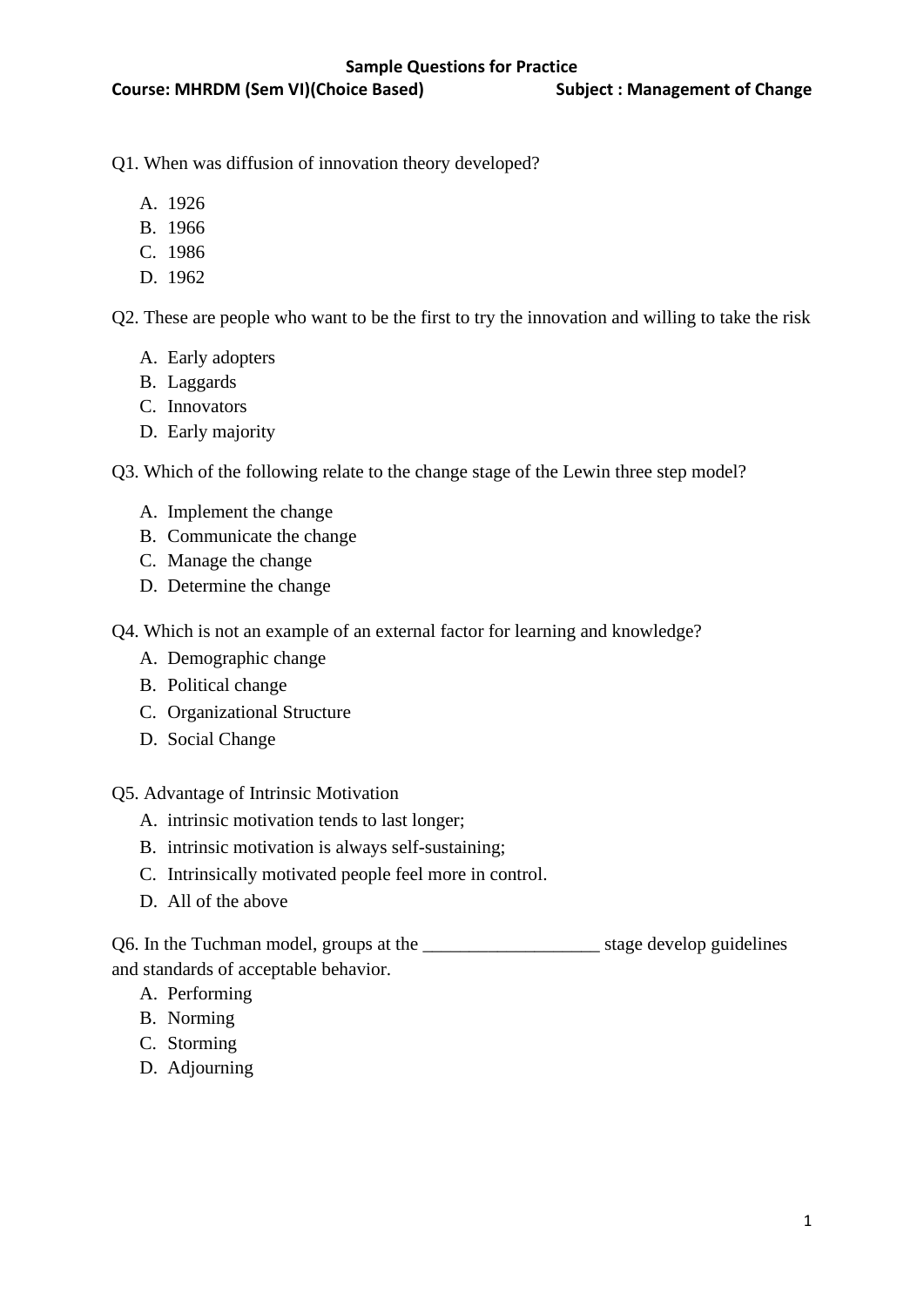## Course: MHRDM (Sem VI)(Choice Based) Subject : Management of Change

Q7. Which of these Stages is marked with high productivity?

- A. Performing
- B. Norming
- C. Storming
- D. Adjourning

Q8. Which of the following points may explain social loafing?

- A. Wrongly adjusting efforts
- B. Goals being set lower
- C. Believing they are unidentifiable
- D. All of the above

Q9. What does situational theory of leadership emphasize?

- A. Personality
- B. Events
- C. Environment
- D. Political situation

Q10. Rowe (2001) offers three distinctive styles of which strategic leadership is one. Which of the following is another style described by Rowe?

- A. visionary leadership
- B. charismatic leadership
- C. transformational leadership
- D. ethical leadership

## Q11. Coming together is a beginning.

Keeping together is progress.

Working together is success! This quote is attributed to:

- A. Peter Drucker
- B. Henry Ford
- C. Barack Obama
- D. Dr. Abdul Kalam.

## Q12. The 4 Ps of innovation are:

- A. Paradigm, position, product and process.
- B. Plan, ploy, perspective and pattern
- C. People, profit, planet and place
- D. Promotion, performance, process and programme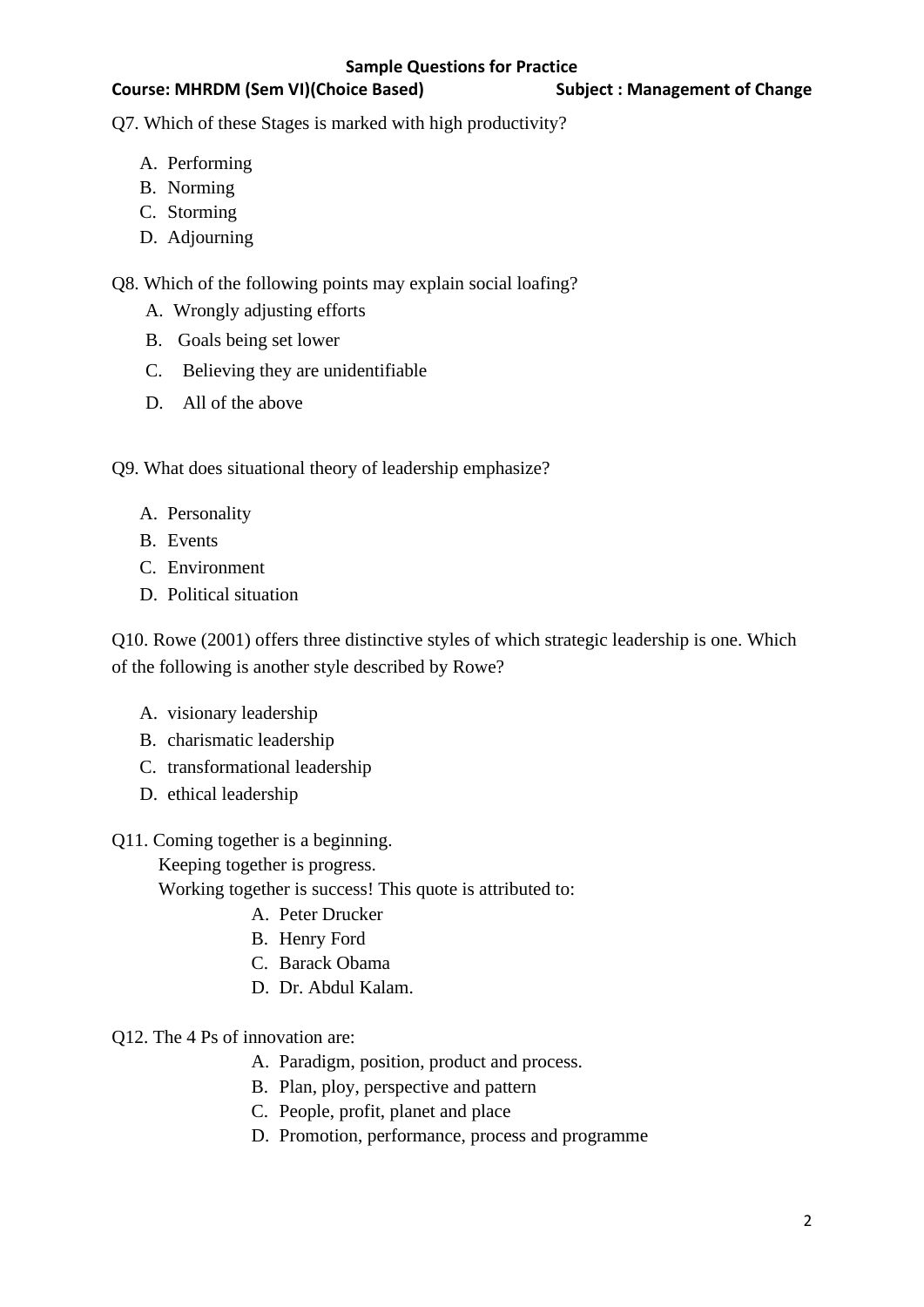- Q13. Wallas' creative process model speaks of:
	- A. Preparation, incubation, verification and illumination.
	- B. Challenging the existing knowledge.
	- C. Training the young to be creative.
	- D. Group activity of brain storming.
- Q14. Blue sky projects refer to:
	- A. Research without a clear goal and curiosity-driven science
	- B. Projects on cloud computing
	- C. Projects that fly high in the sky.
	- D. Projects for the blue-collar workers.
- Q15. Asch conformity experiments are about:
	- A. How once should follow corporate etiquette.
	- B. How individuals yield to group think
	- C. How one should conform to rituals in a society
	- D. How one should conform to HR rules and regulations.
- Q16. Organic organizational structure is:
	- A. Different organs of the organization are robust.
	- B. Has its roots in the power of the unionized staff at the bottom.
	- C. Informal, flexible and participative
	- D. A recipe for indiscipline and failure.
- Q17. Parkinson's law tells us that:
	- A. Work expands to fill in the available time.
	- B. What has to go wrong will go wrong.
	- C. In a hierarchical organization one tends to reach the level of his incompetence.
	- D. We must replace thumb rules with scientific rules.

Q18. Lateral thinking of thinking more, thinking differently and thinking radically was advocated by:

- A. Edward de Bono
- B. Albert Mehrabian
- C. Max Weber
- D. Abraham Maslow

Q19. 'Who moved my cheese' is a book which describes change in one's work and life, and four typical reactions to change. It was written by:

- A. Henry Mintzberg
- B. Spencer Johnson
- C. Peter Senge
- D. Mary Parker Follett